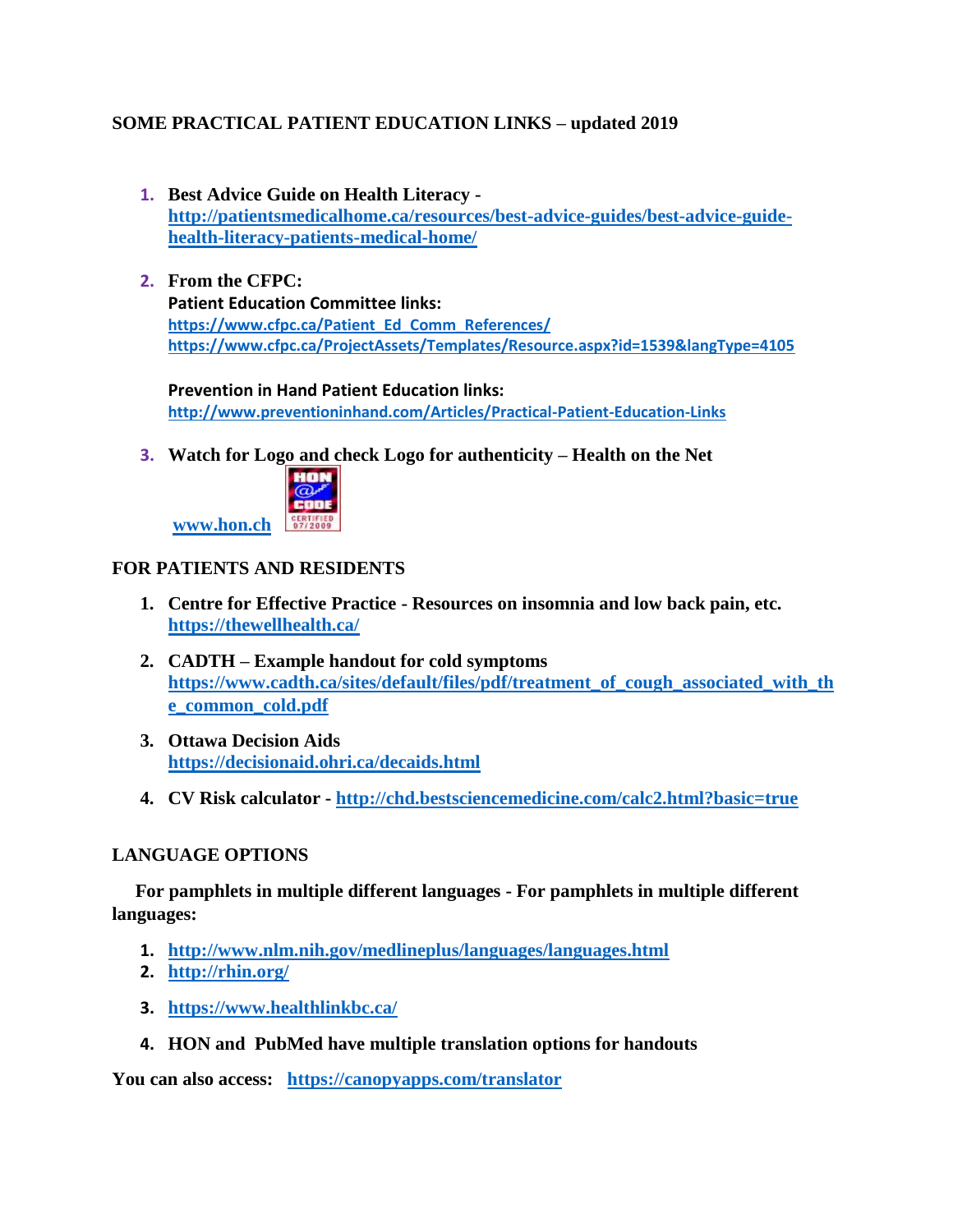**Patient Ed Resources from Journals and EBM sites – some require subscription** 

- **1. BMJ Best Practice [http://bestpractice.bmj.com/info/bmj-best](http://bestpractice.bmj.com/info/bmj-best-practice-patient-leaflets-awarded-the-information-standard/)[practice-patient-leaflets-awarded-the-information-standard/](http://bestpractice.bmj.com/info/bmj-best-practice-patient-leaflets-awarded-the-information-standard/)**
- **2. Cochrane [www.thecochranelibrary.com](http://www.thecochranelibrary.com/) – plain language summaries/consumer involvement**
- **3. JAMA Patient Page [www.jama.com](http://www.jama.com/)**
- **4. UptoDate [www.uptodate.com](http://www.uptodate.com/)**
- **5. DynaMed Plus – can access through CMA**

#### **Government Sites –**

- **1. [Public Health Agency of](file:///C:/Users/cam430/AppData/Local/Microsoft/Windows/INetCache/Content.Outlook/SASKFWP0/Public%20Health%20Agency%20of) [Canada -](http://www.phac-aspc.gc.ca/) <http://www.phac-aspc.gc.ca/>**
- **2. [Health](file:///C:/Users/cam430/AppData/Local/Microsoft/Windows/INetCache/Content.Outlook/SASKFWP0/Health) [Canada](https://www.canada.ca/en/health-canada.html) <https://www.canada.ca/en/health-canada.html>**
- **3. Calendar of Health Promotion Days throughout the year**

**<http://www.hc-sc.gc.ca/ahc-asc/calend/index-eng.php>**

**Provincial Government Sites and Regional Health Authorities –**

- **1. [www.healthlinkbc.ca](http://www.healthlinkbc.ca/)**
- **2. <http://www.health.gov.on.ca/en/public/>**
- **3. <https://myhealth.alberta.ca/health/aftercareinformation/Pages/default.aspx>**
- **4. Check out your provincial site(s)**

### **Other Medical Organizations**

- **1. Canadian Pediatric Society [www.caringforkids.cps.ca](http://www.caringforkids.cps.ca/)**
- **2. Centre for Effective Practice [http://www.effectivepractice.org](http://www.effectivepractice.org/)**
- **3. Foundation for Medical Practice Education [www.fmpe.org](http://www.fmpe.org/)**
- **4. CMA - Clinical Key through Joule - <https://joule.cma.ca/en/evidence.html>**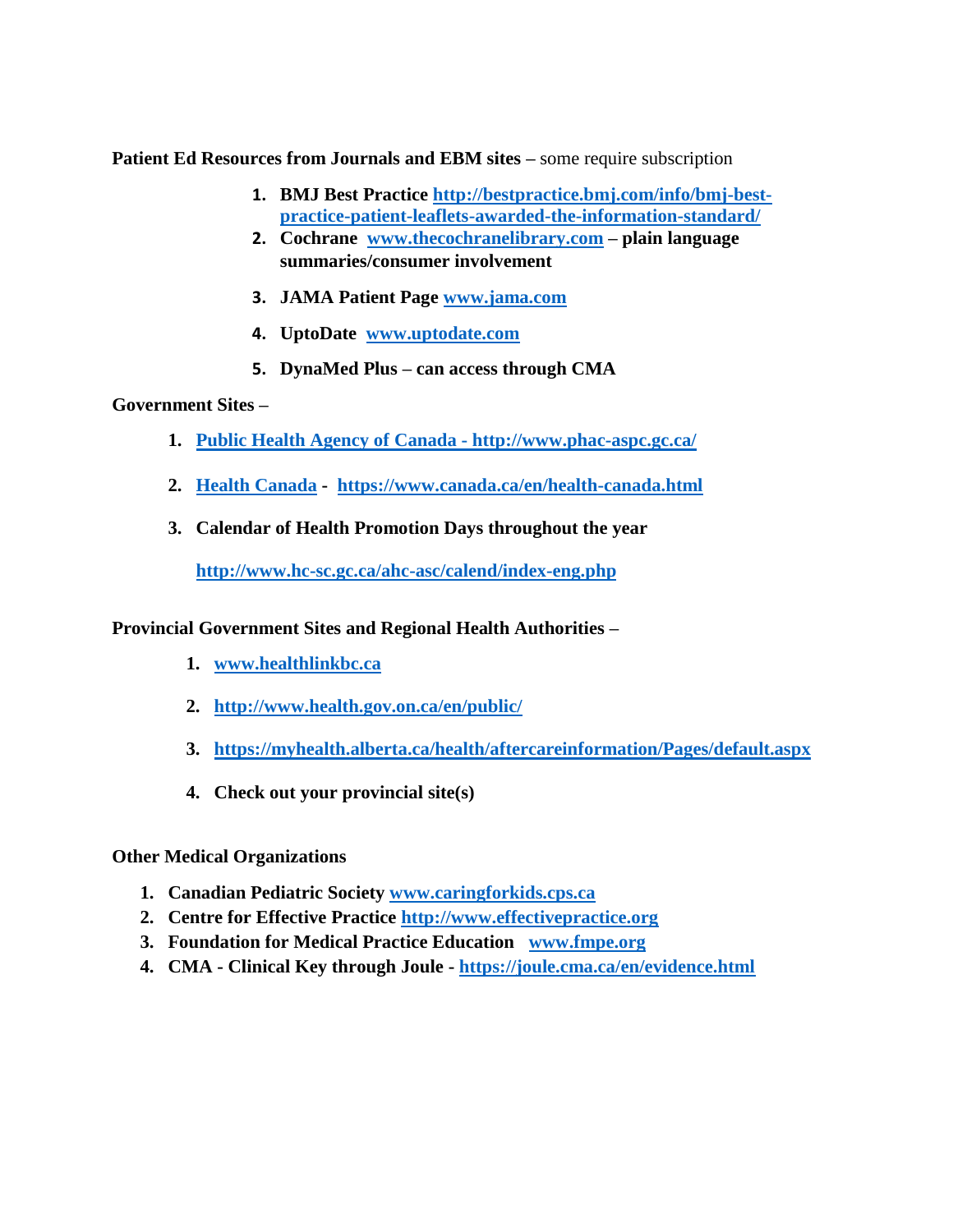**Health-related Agencies**

- **1. Canadian Cancer Society [http://www.cancer.ca](http://www.cancer.ca/)**
- **2. Lung Association [www.lung.ca](http://www.lung.ca/)**
- **3. Canadian Diabetes Association [www.diabetes.ca](http://www.diabetes.ca/)**
- **4. Arthritis Society [http://www.arthritis.ca](http://www.arthritis.ca/)**
- **5. Thyroid Foundation of Canada<http://www.thyroid.ca/>**
- **6. Canadian Heart and Stroke Foundation [http://www.heartandstroke.com](http://www.heartandstroke.com/)**
- **7. From Hypertension Canada<https://guidelines.hypertension.ca/patient-resources/>**
- **8. SOGC [https://www.sogc.org/en/public-resources/en/content/public](https://www.sogc.org/en/public-resources/en/content/public-resources/public-resources.aspx?hkey=51a4ead6-c5c6-4bc4-8657-346aaeeee6cd)[resources/public-resources.aspx?hkey=51a4ead6-c5c6-4bc4-8657-346aaeeee6cd](https://www.sogc.org/en/public-resources/en/content/public-resources/public-resources.aspx?hkey=51a4ead6-c5c6-4bc4-8657-346aaeeee6cd)** [menopauseandu.ca](http://www.menopauseandu.ca/) [hpvinfo.ca;](http://www.hpvinfo.ca/) [yourperiod.ca;](http://www.yourperiod.ca/) [Stay on schedule SOS;](https://www.sexandu.ca/sos/) [Itsaplan.ca;](http://www.itsaplan.ca/) [pregnancyinfo.ca;](http://www.pregnancyinfo.ca/) [sexandu.ca](http://www.sexandu.ca/)
- **9. Women's Health Matters<http://www.womenshealthmatters.ca/>**
- **10. The Canadian Pain Society [www.canadianpainsociety.ca](http://www.canadianpainsociety.ca/)**
- **11. Mindfulness for chronic pain<http://www.neuronovacentre.com/>**
- **12. Mental Health <http://keltymentalhealth.ca/healthy-living>**
- **13. Mental Health http:/[/strongestfamilies.com](http://strongestfamilies.com/)**
- **14. Mental Health [http://www.camh.ca/en/hospital/health\\_information/Pages/default.aspx](http://www.camh.ca/en/hospital/health_information/Pages/default.aspx)**
- **15. Geriatrics<http://www.canadiangeriatrics.ca/>and [http://geri-em.ca](http://geri-em.ca/)**
- **16. Smoking cessation <http://www.cmaj.ca/content/cmaj/188/17-18/E484.full.pdf>**
- **17. Smoking cessation <https://www.helpthemquit.ca/>**

### **WELL BABY CARE –**

- **1. http://www.rourkebabyrecord.ca/**
- **2. <http://www.caringforkids.cps.ca/>**
- **3. [http://www.beststart.org/\(](http://www.beststart.org/)Ontario)**
- **4. <http://www.aboutkidshealth.ca/En/Pages/default.aspx>**

### **SELF CARE –**

- **1. [http://www.wikidoc.org//index.php/WikiPatient](http://www.wikidoc.org/index.php/WikiPatient)**
- **2. <http://www.caringbridge.org/>**
- **3. <http://www.patientslikeme.com/>**
- **4. <http://www.inspire.com/>**
- **5. <http://www.medhelp.org/>**
- **6. [http://consumers.cochrane.org](http://consumers.cochrane.org/)**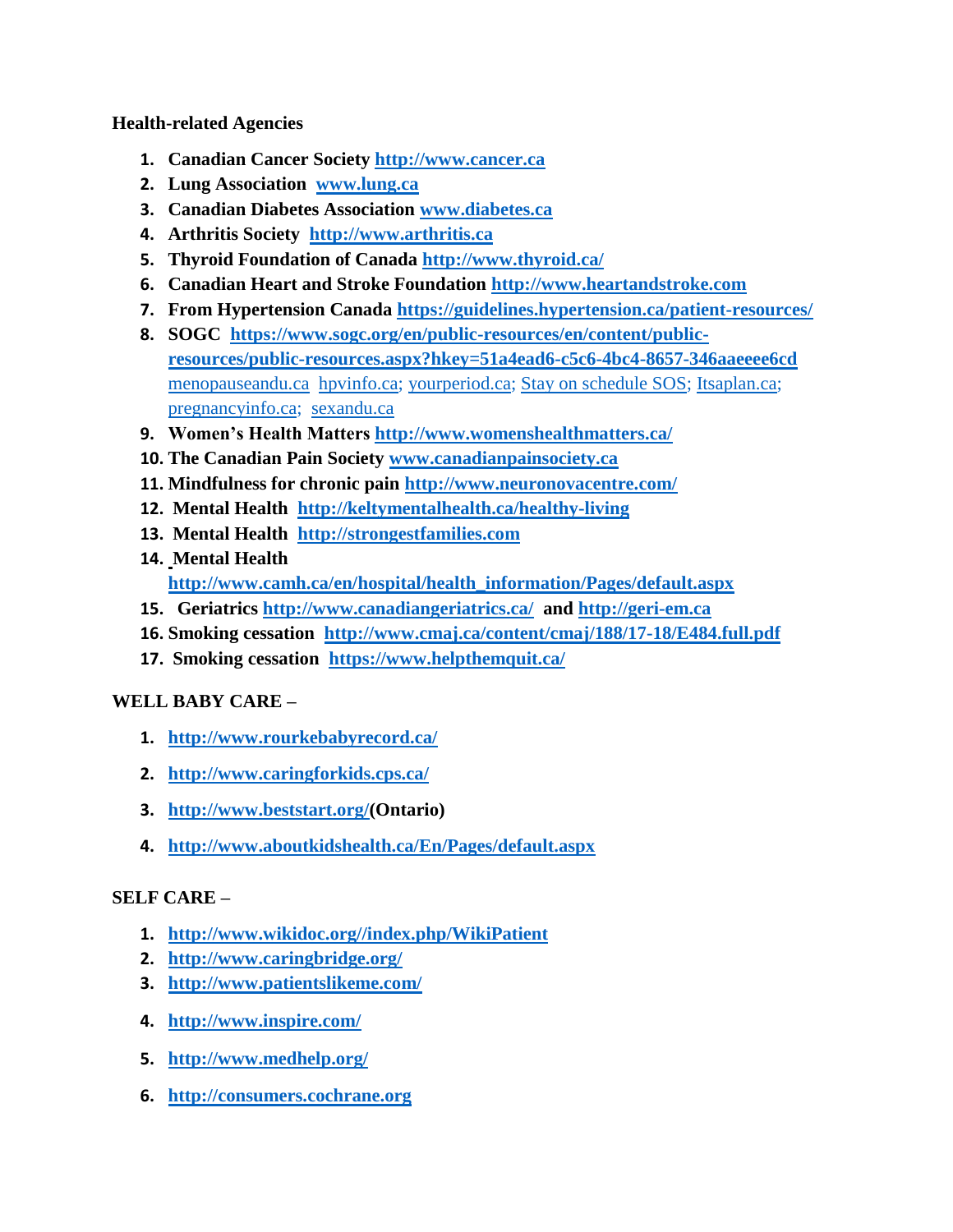## **CHOOSING WISELY CANADA**

**<http://www.choosingwiselycanada.org/materials/>**

**<http://www.youtube.com/watch?v=FqQ-JuRDkl8&feature=youtu.be>**

**<https://www.youtube.com/watch?v=8c7qTsVVxXw>-- Mike Evans video**

### **Other Canadian Sites**

- **1. [Mood](http://www.heretohelp.bc.ca/) [disorders](http://www.heretohelp.bc.ca/)  [http](file:///C:/Users/cam430/AppData/Local/Microsoft/Windows/INetCache/Content.Outlook/SASKFWP0/http)[://www.heretohelp.bc.ca/](http://www.heretohelp.bc.ca/)**
- **2. General Health issues - [www](http://www/)[.familyhealthonline.ca](http://www.familyhealthonline.ca/)**
- **3. Mental Health - [https](file:///C:/Users/cam430/AppData/Local/Microsoft/Windows/INetCache/Content.Outlook/SASKFWP0/https)[://www.onlinetherapyuser.ca/](https://www.onlinetherapyuser.ca/) +** others now for CBT
- **4. For Nutrition : Dieticians of Canada - national info re: nutrition - <http://www.dietitians.ca/>**
- **5. NutriSTEP - screening for toddlers and preschooler nutrition adequacy - <http://www.nutristep.ca/>**
- **6. Eat Right Ontario - dieticians giving advice on a variety of topics - <http://www.eatrightontario.ca/en/default.aspx>**

**Additional Sites – US** 

- **1. AAFP - [http://familydoctor.org](http://familydoctor.org/)**
- **2. Health Finder [www.healthfinder.gov](http://www.healthfinder.gov/)**
- **3. CDC [www.cdc.gov](http://www.cdc.gov/)**
- **4. MedlinePlus <http://medlineplus.gov/>**
- **5. FDA [www.fda.gov/cder](http://www.fda.gov/cder)**
- **6. AHRQ <http://www.ahrq.gov/patients-consumers/index.html>**
- **7. [http://www.goaskalice.columbia.edu](http://www.goaskalice.columbia.edu/)**
- **8. <http://health.nih.gov/>**

### **Additional Sites – UK**

- **1. <http://www.patient.co.uk/>**
- **2. NICE Guidelines with consumer information<https://www.nice.org.uk/guidance>**